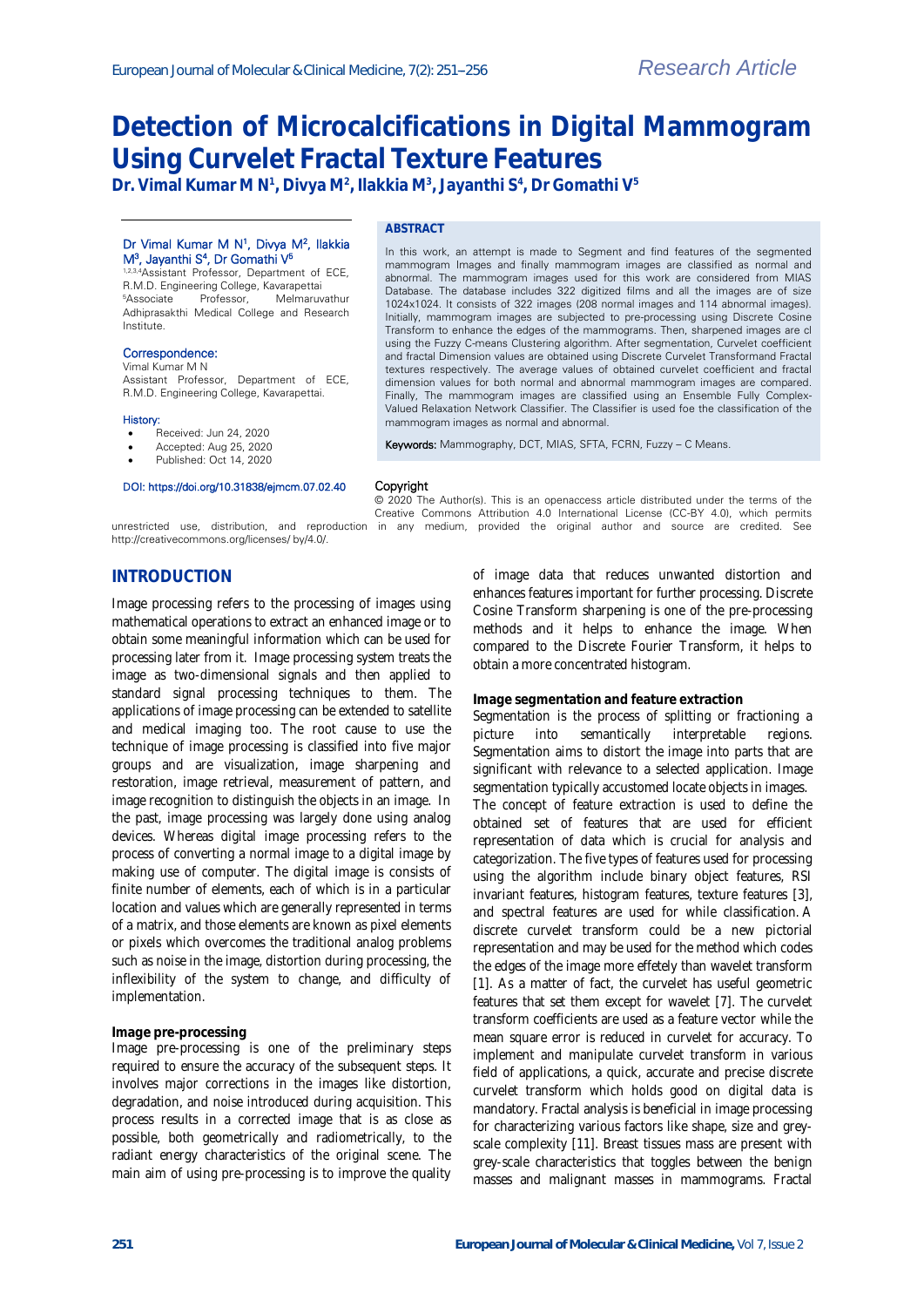dimensions and previously developed shape factors are accustomed to classify the breast masses as benign and malignant.

#### **Mammogram Images**

The deformity in mammograms are often segregated into calcifications, well-interpreted masses, speculated masses, indistinct masses, architectural malformation, and symmetry. Calcifications are minor mineral settles within the breast tissue, which would look like tiny acne in the films. Microcalcifications are more of a tiny spot of a calcium within the breast tissues [6]. They either appear randomly or in groups. The mammogram images of microcalcifications helps the radiologist to evaluate the stage of cancer [19].



**Figure 1: Mammogram image with micro-calcifications**

## **METHODOLOGY**

Mammogram images are subjected to various processing techniques like pre-processing, segmentation, feature extraction, and classification. Sharpening is performed to reinforce the contrast of the image and sharpened images

are segmented using fuzzy C-means Clustering. The segmented images are then wont to obtain the features of the affected region using Curvelet transform and Fractal textures [7]. These images are then classified using Fully Complex Valued Relaxation Network.



**Figure 2. Block Diagram of the Proposed System**

#### **2.1 Discrete Cosine Transform Sharpening**

Generally, mammographic Image enhances the pictures into various parts (or spectral sub-bands) of varying importance (about the image's visual quality). DCT transforms the sample input from the spatial domain into the frequency domain. Fuzzy C-means Clustering: Fuzzy C-means is in a position to retain more information from the first image and segregates the image by grouping patterns with similar data points in feature space into clusters [5]. FCM

partitions a collection of n objects x in Rd dimensional space into  $c(1 < c < n)$  fuzzy clusters with  $y = \{y_1, y_2, \ldots, y_n\}$  cluster centres/centroids [20]. The fuzzy clustering of objects are used for implementation by a fuzzy matrix U with n rows and c columns in which n is the number of data objects and c is the number of clusters. The U<sup>th</sup>, element in the i<sup>th</sup> row and j<sup>th</sup> column in U, indicates the range of association or membership function of a i<sup>th</sup> object with j<sup>th</sup> cluster. The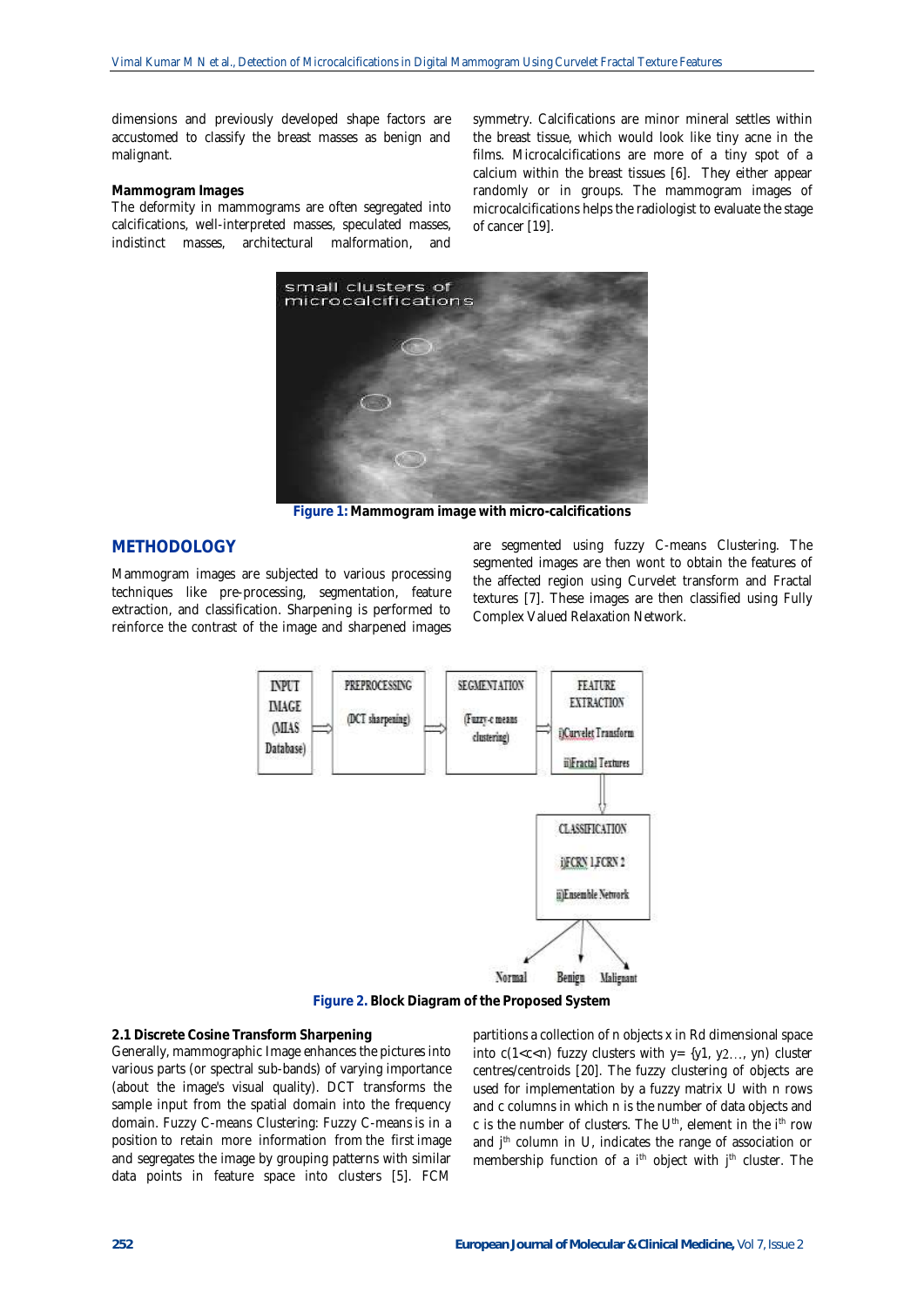objective of using the FCM algorithm is to minimize the following equation.

$$
J_m = \sum_{j=1}^{c} \sum_{i=1}^{n} U_{ij}^{m} d_{ij} \cdots (1)
$$

#### **2.2 Feature Extraction**

**2.2.1 Curvelet via Wrapping**

Discrete curvelet transform is a new technique of image representation approach which codes, and edges the image more efficiently than the existing technique known as wavelet transform. The Curvelet Transform coefficient of the object is used for the purpose of feature vector [12].

#### **2.2.2 Fractal Analysis**

Fractal dimension elaborately denotesthe structural detailsas the scale of measurement changes [2]. Fractal geometry uses many techniques to define fractional dimensions and the most commonly known approach is the Harsdorf's dimension [14].







 $(b)$ 



 $(c)$ 

**Figure 3: Segmentation of Image using FCM (a) Input mammogram image (normal and abnormal) (b) Preprocessed image with DCT sharpening and (c) Segmented image using fuzzy C-means Clustering.**

**2.2.3 Ensembled Fully Complex valued Relaxation network classifier**

Complex-valued neural network has a good yield for the generalization approach than the real-time available neural networks. The projection-based learning algorithm implemented by FCRN is implemented for the estimation of the optimal result which would weight as a better result to apply for the system of linear equations,requires less power and consumes really minimal computational effort to generalize any desired function with greater accuracy compared to other algorithms which isregarded as a major advantage over the existing ones available. Below Figure

shows Fully Complex - Valued Relaxation Network (FCRN) based Ensemble Classifier [15].

The input image is pre-processed and segmented and these segmented images are accustomed to extract all the features. These features are curvelet coefficients and fractal dimensions [13]. The features obtained for every mammogram image are given to two FCRN networks for processing and the output from each FCRN network is analysed and the beat performer is chosen [16]. The output from the FCRN network is given to the ensemble network and the results are merged for final output. Finally, mammogram images are classified as normal, benign, and malignant.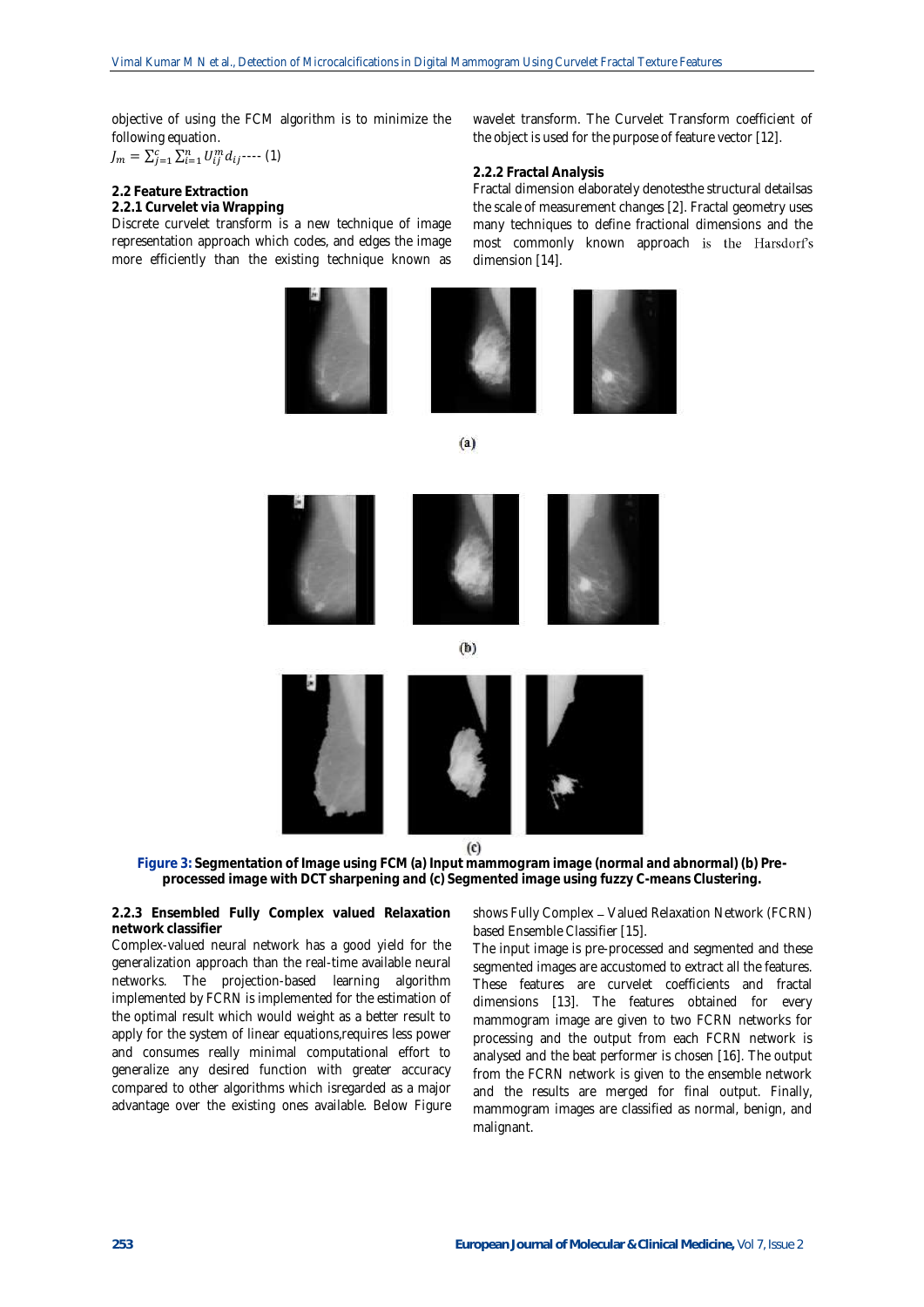

**Figure 4: FCRN Based Ensemble Classifier**

### **RESULT AND DISCUSSION**

Generally, the fractal dimension values of abnormal images should be high compared to normal images. Similarly, the curvelet coefficient values of abnormal images should be less compared to normal images.

| Table 1: Curvelet Coefficients and Fractal Dimensions of Abnormal Mammogram Images |
|------------------------------------------------------------------------------------|
|------------------------------------------------------------------------------------|

| Image number | <b>Fractal Dimensions</b> | <b>Curvelet Coefficients</b> |
|--------------|---------------------------|------------------------------|
| mdb146       | 1.9777                    | 0.9739                       |
| mdb151       | 1.9961                    | 0.8800                       |
| mdb153       | 1.9966                    | 0.9758                       |
| mdb156       | 1.9678                    | 0.9654                       |
| mdb201       | 1.9747                    | 0.9520                       |
| mdb210       | 1.9692                    | 0.9711                       |
| mdb215       | 1.9630                    | 0.9645                       |
| mdb133       | 1.9956                    | 0.9205                       |
| mdb112       | 1.9667                    | 0.9585                       |
| mdb008       | 1.9584                    | 0.9413                       |
| Average      | 1.9766                    | 0.9503                       |

**Table 2: Curvelet coefficients and fractal dimensions of normal mammogram images**

| Image number | <b>Fractal dimensions</b> | Curvelet coefficients |
|--------------|---------------------------|-----------------------|
| mdb022       | 1.9210                    | 0.9876                |
| mdb033       | 1.8891                    | 0.9875                |
| mdb035       | 1.8913                    | 0.9895                |
| mdb044       | 1.9018                    | 0.9860                |
| mdb053       | 1.8940                    | 0.9864                |
| mdb071       | 1.8971                    | 0.9864                |
| mdb085       | 1.9181                    | 0.9876                |
| mdb086       | 1.9085                    | 0.9894                |
| mdb177       | 1.8799                    | 0.9878                |
| mdb224       | 1.8960                    | 0.9873                |
| Average      | 1.8997                    | 0.9876                |
|              |                           |                       |

The results show the fractal dimension and curvelet coefficient values between the normal and abnormal images which are classified. On comparing the values of fractal dimension, the image having the low fractal dimension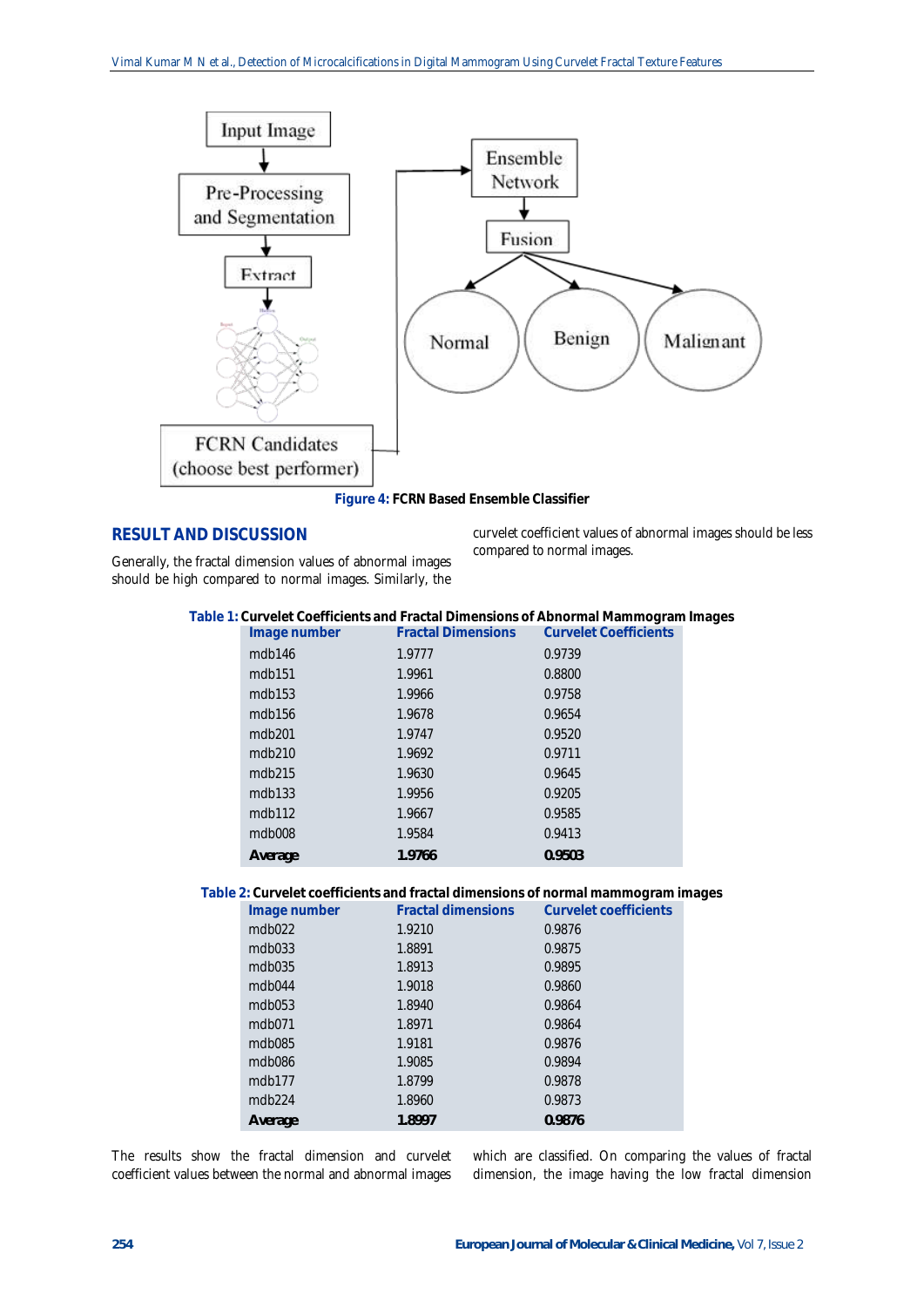value is classified as normal and the image having high value is considered as abnormal. The average fractal dimension value for normal and abnormal images are 1.8997 and 1.9766. On comparing the values of the curvelet coefficient, the image having a higher value is considered as normal and less value as abnormal. The average curvelet coefficient values for normal and abnormal images obtained are 0.9876 and 0.9503.

#### **3.1 Validation**

| i quie 5. Ferrori i i di ice i rieggui es or fiori i i di iu qui iorni di fi i dues |                 |                 |              |  |  |  |  |
|-------------------------------------------------------------------------------------|-----------------|-----------------|--------------|--|--|--|--|
| Image number                                                                        | Sensitivity (%) | Specificity (%) | Accuracy (%) |  |  |  |  |
| mdb033                                                                              | 94.4053         | 82.1452         | 90.1355      |  |  |  |  |
| mdb153                                                                              | 87.3479         | 81.4824         | 87.5572      |  |  |  |  |
| mdb <sub>201</sub>                                                                  | 80.1011         | 78.9365         | 81.0426      |  |  |  |  |
| mdb086                                                                              | 91.5763         | 88.0511         | 95.2588      |  |  |  |  |
| mdb112                                                                              | 83.1638         | 82.0408         | 82.6739      |  |  |  |  |
| mdb035                                                                              | 90.9251         | 96.1047         | 96.1047      |  |  |  |  |
| mdb177                                                                              | 89.1238         | 93.5018         | 93.5018      |  |  |  |  |
| mdb146                                                                              | 92.3475         | 86.7852         | 86.7852      |  |  |  |  |
| mdb085                                                                              | 86.9251         | 90.9148         | 90.9148      |  |  |  |  |
| mdb022                                                                              | 94.3811         | 90.4618         | 90.4618      |  |  |  |  |
| Average                                                                             | 89.0297         | 87.0424         | 89.4436      |  |  |  |  |
|                                                                                     |                 |                 |              |  |  |  |  |

**Table 3: Performance measures of normal and abnormal Images**

## **CONCLUSION**

In this paper, it is attempted to segment the affected region (micro clarifications) in mammogram images and also to classify the images using Fully Complex -valued Relaxation Network (FCRN) Ensemble Classifier. The features are extracted using curvelet transform and fractal textures. Quantitative features extracted are used in the FCRN ensemble classifier for the classification of normal and abnormal images with an accuracy of 89%.

## **REFERENCES**

- 1. Wang TC and Karayiannis NB, "Detection of microcalcifications in digital mammograms using wavelets", IEEE Trans Med Imaging, Vol. 17, pp. 498-509 (1998)
- Soh L and Tsatsoulis C, "Texture analysis of SAR sea 2. ice imagery using gray level co-occurrence matrices", IEEE Trans Geosci Remote Sens, vol. 37(2), pp. 780 795 (1999).
- 3. Kim JK and Park HW, "Statistical textural features for detection of microcalcifications in digitized mammograms", IEEE Trans Med Imaging, vol. 18, pp. 231 238 (1999).
- 4. Tabar L and Yen Mscreening and mortality in breast cancer patients: 20 year follow-up before and after introduction of screening", Lancet, vol. 361, pp.1405-1410 (2003).
- 5. Rezai-Rad G and Jamarani S, "Detecting microcalcification clusters in digital mammograms using a combination of wavelet and neural network", In: Proceedings of the Computer Graphics, Imaging and vision: new Trends (CGIv'05), IEEE Computer Society, IEEE. pp. 197-201(2005).
- ArodźT, KurdzielM, Popiela TJ, Sevre EOD, Yuen DA, " Detection of clustered microcalcifications in small field digital mammography", Computer Methods Programs Biomed, vol. 81, pp. 56-65 (2006).
- 7. Candes E, Dermanet L, Donoho D, Ying L, "Fast Discrete Curvelet Transforms Multiscale Model Sim", Vol 5(3), pp.861-899(2006).
- 8. Yu S-n, Li K-Y, Huang Y-K, " Detection of microcalcifications in digital mammograms using wavelet filter and Markov random field model", Comput Med Imaging Graphics, vol. 30, pp. 163-173 (2006).
- 9. Rangayyan RM, Nguyen TM, "Fractal analysis of contours of breast masses in mammograms", J Dig Imaging, vol. 20, pp. 223-237 (2007).
- 10. Essam A. Rashed, Ismail A. Ismail, Sherif I. Zaki, "Multiresolution mammogram analysis in multilevel decomposition", In: Pattern Recognition Letters, Vol. 28, pp. 286-292 (2007).
- 11. Guo Q, Shao J, Ruiz F. 20," Characterization and classification of tumour lesions using computerized fractal-based texture analysis and support vector machines in digital mammograms", Int J CARS, vol 4, pp.11-25(2009).
- 12. Eltoukhy MM, Faye I, Samir BB, "Breast cancer diagnosis in digital mammogram using multiscale curvelet transform", In: Comput Med Imaging Graphics, Vol. 34, pp. 269-276 (2010).
- 13. Zhang P and AgyepongK, "Wavelet-based fractal feature extraction for microcalcification detection in mammograms", In: Proceedings of the IEEE SoutheastCo Concord, NC: IEEE. pp. 147-150 (2010).
- 14. Costa AF, Humpire-Mamani G, Traina AJM, "An efficient algorithm for fractal analysis of textures", In: Conference on Graphics, Patterns and Images, Ouro Preto: IEEE. pp. 39-46 (2012).
- 15. Savitha R, Suresh S, Sundararajan n, "Projection-based fast learning fully complex-valued relaxation neural network", IEEE Trans neural networks Learn Syst, vol. 24(4), pp. 529-541 (2013).
- 16. Saraswathi D and SrinivasanE, "A CAD system to analyse mammogram images using fully complexvalued relaxation neural network ensembled classifier", Journal of Medical Engineering &